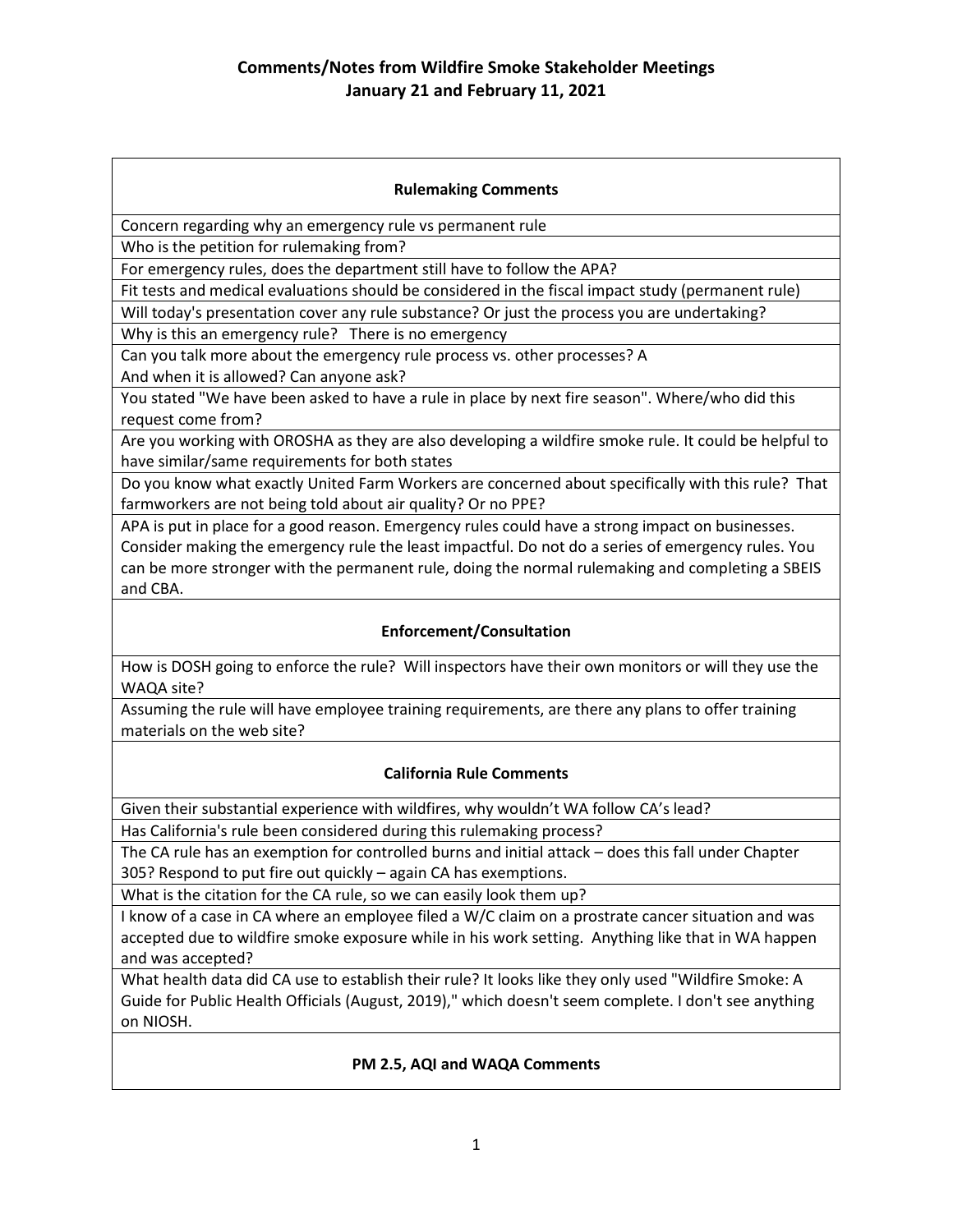# **Comments/Notes from Wildfire Smoke Stakeholder Meetings January 21 and February 11, 2021**

With regard to those low cost sensors, would it be possible for LNI to show some pictures or actual models that would be acceptable for an employer to use to measure. One of the issues we are going to run into is that the scope of this rule will include a lot of businesses that don't have IH's or Environmental Engineers. We want to comply but don't know how. Can you help us comply?

Haven't looked at all of the low cost sensors. I need to look at maintenance and calibration. There will be requirements regarding costs and maintain and this is something we will be looking at. Having a workplace 40 miles from a sensor is something we are looking at, if we just look at using the AQI that won't be accurate so we thank you for bringing up that concern and that is something we are considering so we are clear, concise and easy to comply with.

Concern about access to accurate PM 2.5 sensors. Low cost sensors vary greatly on accuracy and require varying levels of maintenance and calibration. Our workplace is over 40 miles from the closest Air Now PM 2.5 sensor. When being held to a standard, how would the variability be accounted for? Such as a standard for calibration, type, etc.

Do smokers have more resilience to wildfire smoke or are they more susceptible to illness?

I'm trying to decide what I am having to look for. – A - PM 2.5, AQI and the WACA – those are the 3 main methods that could be used for measuring the wildfire smoke for this rule. We are not saying one is better than the other, and we want to know from you what would be better over another? On most of air quality websites you can select PM 2.5 to see numbers.

WAQA & AQI are based on 24 hour exposures as opposed to PEL's that are based on an 8 hour exposure. How will you compare the two?

EPA reduced the sort-term PM 2.5 standard from 65 to 35 ug/m3 24 hour TWA, but didn't adjust AQI for several months. During that delay, Ecology & DOH created WAQA. Keep up with literature, we've seen WAQA could be performing relatively well.

How often during the day is the air quality updated? Can we just use the AQI we find near our region? AQI varied quite a bit from one website to another back in September. Is there one that we have to use?

Were you saying that the AQI for PM2.5 is not measured regularly in WA?

What is the driver for the lower threshold of WAQA compared to AQI?

Even though there is no specific language yet drafted. Can we expect some language such as, Employees "reasonably anticipated" to be exposed? Relating to non firefighting operations employees, and AQI levels to determine controls or actions to be taken?

Where did this health data come from?

Oregon has a PDF that breaks down into various PM 2.5, average concentrations of 24 hr., 8 hr. & 1 hr.

DustTrak? Spendy but good for monitoring general PM 2.5 for real-time data

This past year, our company was monitoring the air quality VERY closely, and found wide ranges and differences in the major air quality websites (Air Now, AQICN, etc.) Will we be given direction on where to monitor? Or where LNI is monitoring so we can duplicate?

Not sure if it could or would happen but if there's an air stagnation advisory in place and part of the contribution is from wood stoves in the winter, is the concern the same and would the standard apply year round or just wild fire season?

When I reviewed the AirNow website they discussed combining the results of air monitoring stations and the local low cost sensors to provide better information on wildfire air quality conditions. Will this be considered as part of WA requirements?

Do you yet have any idea how you are defining good faith efforts by employers to monitor air quality so they can respond appropriately? Daily, hourly, continuously?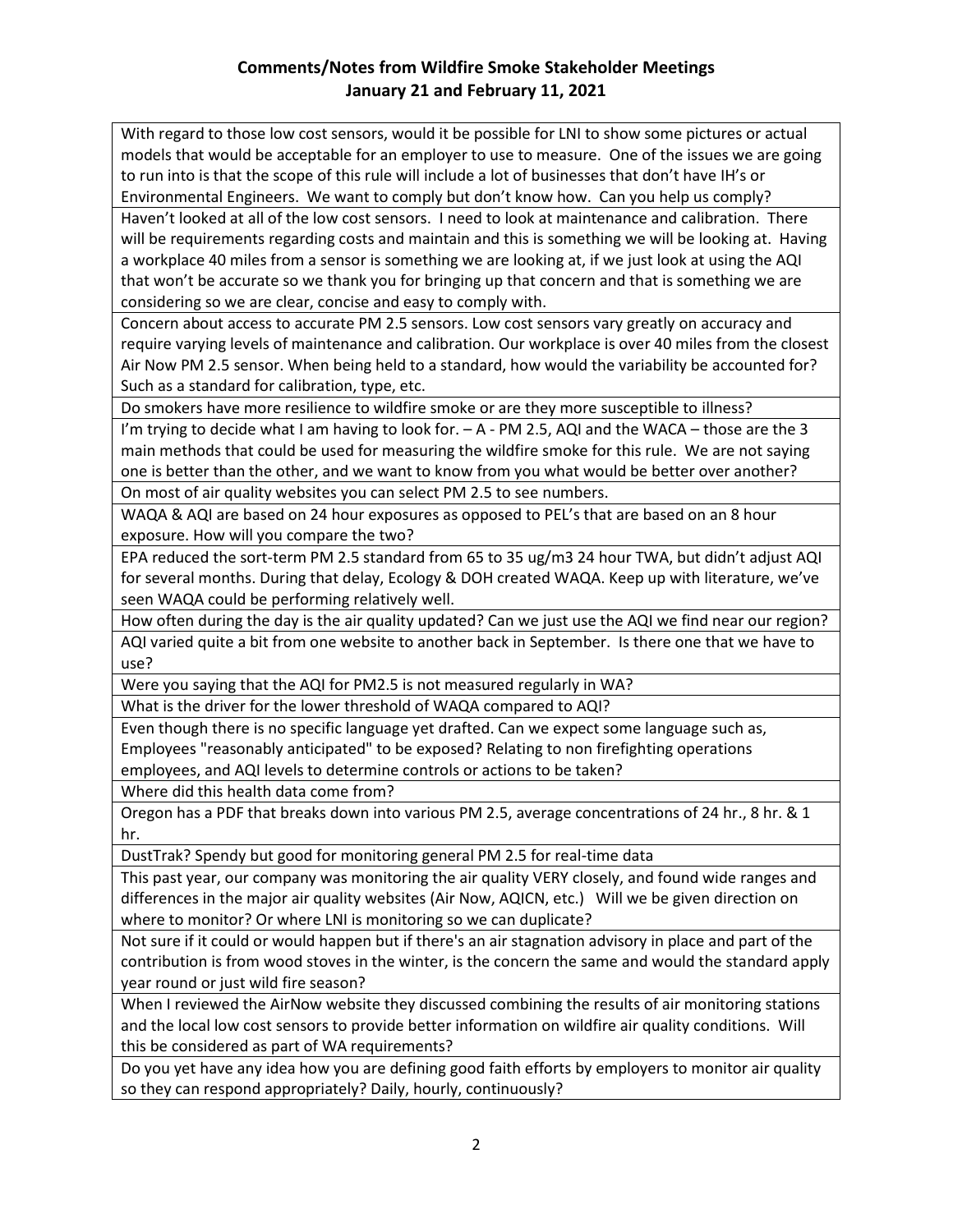How low-cost are the low-cost PM2.5 monitors? If they're truly low-cost, could Ag employers be required to test the air on their ranches or orchards?

Many companies have hundreds of operations and sites... so even low cost monitors would add up to a significant expense... relying on a "source" for AQI sure makes more sense for companies with multiple sites and locations.

Consider the cost of calibration of those low cost monitors...

I heard from someone at DOE that they are considering dropping the use of WAQA due to continual confusion. You may want to check with them or just go with AQI.

Meet with Ecology to determine where WAQA numbers are from/created.

## **Respiratory Protection Comments**

Most employers won't own their own particle meters just in case there is a wildfire event.

Will there be consideration for Voluntary and/or Mandatory respiratory protection?

Right now we don't know if there will be enough N95's due to availability issues.

We will not be able to comply with any of the current fit-test requirements in advance of the need for when the need is almost impossible to know when it will happen. It clearly doesn't make sense for wildfire smoke that is a very rare event, can't predict when we will need to shave employees, fit-test, etc. when we will have an immediate need. Having to do all of that all of the time is not practical. The Dept. of Labor and Industries should come up with something, the current respiratory code should not apply to this.

Will N95's/KN95's be required just for employees who are required to perform outside work? Or for employees who voluntarily work outside and/or for employees when commuting to work?

Knowing it could change, do you expect any change in continuing to allow the use of KN95's for 2021? For both general particulates and other exposures like COVID.

So if we need to use N95 masks, we will not have to do fit testing? During a wildfire event?

CA rule – timberland owners. Comfortable complying with voluntary use. Concern with any currently written program requiring respirators. Need something short of the current.

Will there be any consideration or provided direction given N95s are still being primarily directed for frontline healthcare workers and may not be available in sufficient quantities for wildfire smoke where work isn't able to just cease for long periods of time?

You mentioned that KN95s will likely be allowed for 2021 due to N95 shortages realted to COVID. We've received medical advice that we should look at KF94s for COVID purposes, as they are high quality masks, and have a lower risk of counterfeit than KN95s. Have you considered allowing KF94s for wildfire smoke purposes for 2021? If not, please do.

The LNI Wildfire Smoke Page makes this statement regarding filtering facepiece respirators (FFR) "Dust masks restrict breathing and can put stress on the heart and lungs, which may worsen health symptoms". These are serious health effects, more so than many health effects indicated for wildfire smoke. Will L&I being doing a risk assessment to ensure the massive increased use of FFR's will not exceed the risk of adverse effects of wildfire smoke? Will it be demonstrated that overall risk to workers will be reduced by use of FFR's over and above the risk presented by wildfire smoke?

The last time I checked their are no respirators that have an FR rating.

The medical evaluation requirement could be very difficult for those in the Ag industry who have seasonal employees who work for a very short time frame during harvest - sometimes as short as a few days to a week. It could be very extremely costly for employers as well. Couple that with the fact that some employees will work for 1 to 2 days only and then "no show." Unfortunately, temporarily halting harvest is not a good option either as you have an extremely tight window to complete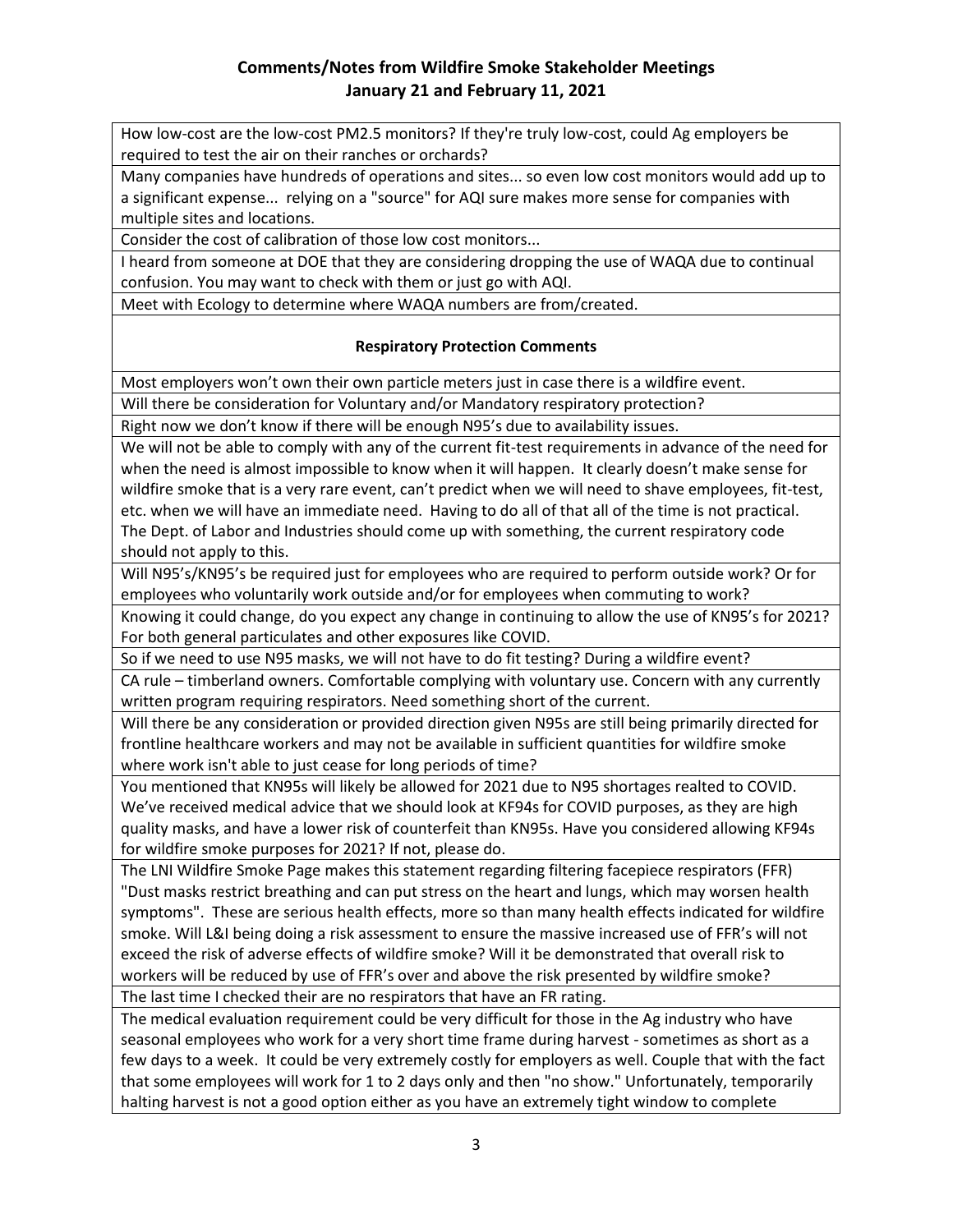# **Comments/Notes from Wildfire Smoke Stakeholder Meetings January 21 and February 11, 2021**

harvest. Left too long on the trees, fruit will become overripe. Overripe fruit sent to the warehouse becomes cull or rot which the grower is ultimately charged for.

Cannot comply with required respiratory use, only voluntary. We would have to shutdown when it becomes required. Do not change the AQI numbers CA uses, you could be challenged.

### **Outdoor vs Indoor Comments**

How will outdoor workers be defined?

Is there a timeframe for working outdoors? 1hr, 4hr, 8hr, etc.

Are any filtration or central air systems going to be required to be considered indoors? Or does the building envelope provide adequate protection from PM 2.5? Is driving a vehicle considered indoors? Machine, machinery, cabs with filtered air?

For vehicles CA rule states – Enclosed vehicles in which the air is filtered by a cabin air filter and the employer ensures that windows, doors and other openings are kept closed to minimize contamination by outdoor or unfiltered air.

How about new construction? At what point does outdoors become indoors?

### **Exemptions**

Will there be exemptions during emergency response situations by non EMS? Storm damage, etc., that impacts utilities and poses immediate threat to the public.

I raised this in the first discussion but for emergency response, we can expect to respond to damages and outages which will require work outside for unknown durations. We could reasonably expect it to happen during wildfire season as it does multiple times a year. Consider exemptions for this type of work as both gas and electrical workers will have to be exposed to arc flash/flash fire hazards and aside from SCBA's none are rated for this. Damage response can last a few hours to days/weeks (as we saw this year)

The CA rule has an exemption for controlled burns and initial attack – does this fall under Chapter 305? Respond to put fire out quickly – again CA has exemptions.

Do you foresee any exemptions in this rule? For example, workers who spend a majority of their time inside a vehicle (truck drivers, package delivery drivers, etc.)? Will there be language associated with that?

## **Utility Work**

I am with Pacific Power and we incorporated the CA law across WA and CA. We had no cell signal during the fires when we were trying to put poles back up.

Have you considered about utility workers who are required to wear FR clothing? N95 masks present their own hazards to utility workers in the case of an arc flash.

Similar question as the one from Tony. I work for an electric utility and we must protect workers from arc flash hazards when working within the minimum approach distance (MAD) of high voltage electricity. Restoration often has to occur during wildfire events

Please consider all the PPE that our high voltage utility workers have to wear and some restrictions that this industry has when working on energized lines. Must be FR!

#### **Other Comments**

Will there be a possibility of employer's doing their own site monitoring?